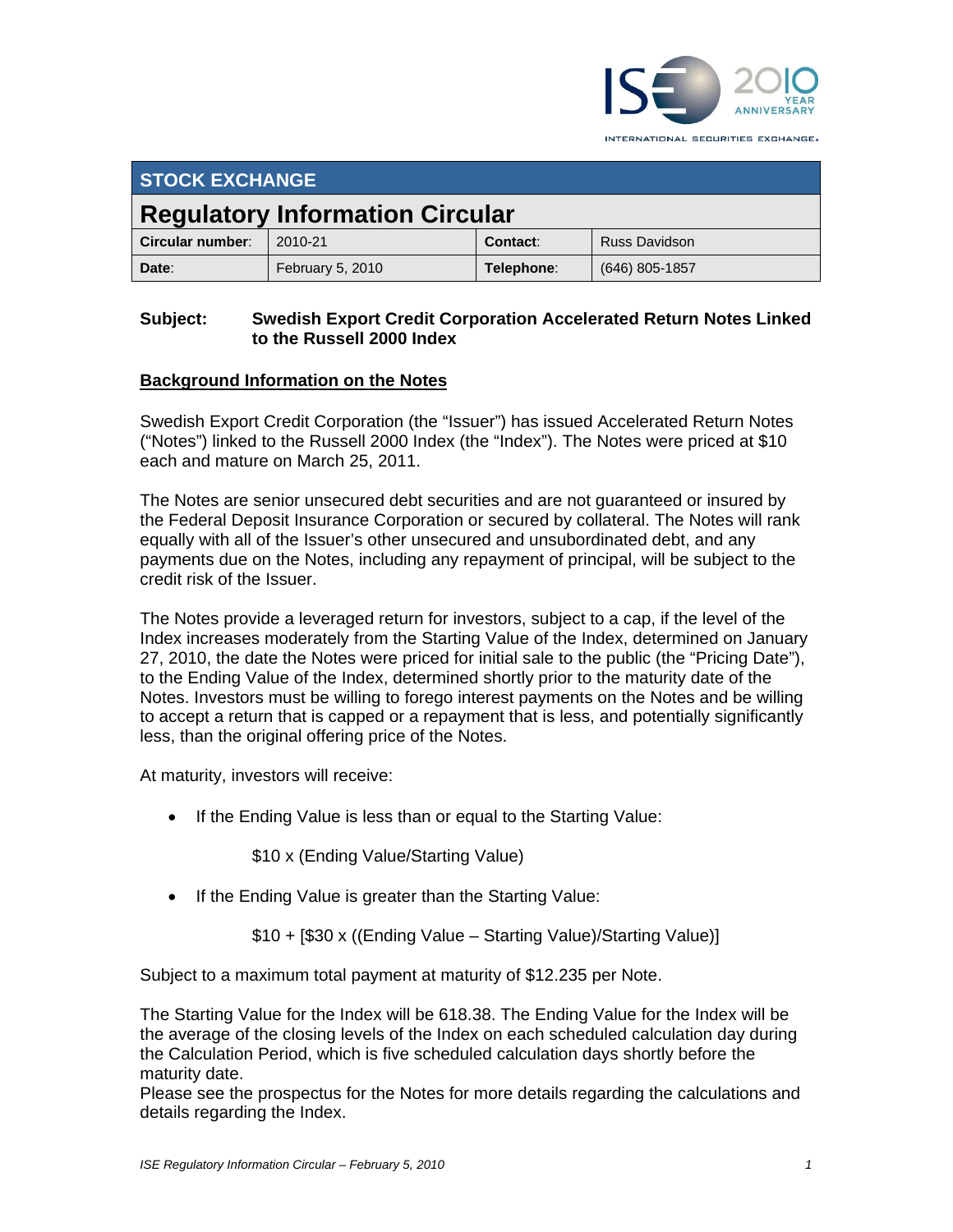

### **Principal Risks**

It is expected that the market value of the Notes will depend substantially on the value of the Index and may be affected by a number of other interrelated factors including, among other things: the general level of interest rates, the volatility of the Index, the time remaining to maturity, the dividend yield of the stocks comprising the Index, and the credit rating of the Issuer.

#### **Exchange Rules Applicable to Trading in the Notes**

The Notes are considered equity securities, thus rendering trading in the Notes subject to the Exchange's existing rules governing the trading of equity securities.

#### **Trading Hours**

Trading in the Shares on ISE is on a UTP basis and is subject to ISE equity trading rules. The Shares will trade from 8:00 a.m. until 8:00 p.m. Eastern Time. Equity Electronic Access Members ("Equity EAMs") trading the Shares during the Extended Market Sessions are exposed to the risk of the lack of the calculation or dissemination of underlying index value or intraday indicative value ("IIV"). For certain derivative securities products, an updated underlying index value or IIV may not be calculated or publicly disseminated in the Extended Market hours. Since the underlying index value and IIV are not calculated or widely disseminated during Extended Market hours, an investor who is unable to calculate implied values for certain derivative securities products during Extended Market hours may be at a disadvantage to market professionals.

#### **Trading Halts**

ISE will halt trading in the Shares in accordance with ISE Rule 2101(a)(2)(iii). The grounds for a halt under this Rule include a halt by the primary market because it stops trading the Shares and/or a halt because dissemination of the IIV or applicable currency spot price has ceased, or a halt for other regulatory reasons. In addition, ISE will stop trading the Shares if the primary market de-lists the Shares.

#### **Suitability**

Trading in the Notes on ISE will be subject to the provisions of ISE Rule 2123(l). Members recommending transactions in the Notes to customers should make a determination that the recommendation is suitable for the customer. In addition, members must possess sufficient information to satisfy the "know your customer" obligation that is embedded in ISE Rule 2123(l).

Equity EAMs also should review FINRA Notice to Members 03-71 for guidance on trading these products. The Notice reminds members of their obligations to: (1) conduct adequate due diligence to understand the features of the product; (2) perform a reasonable-basis suitability analysis; (3) perform customer-specific suitability analysis in connection with any recommended transactions; (4) provide a balanced disclosure of both the risks and rewards associated with the particular product, especially when selling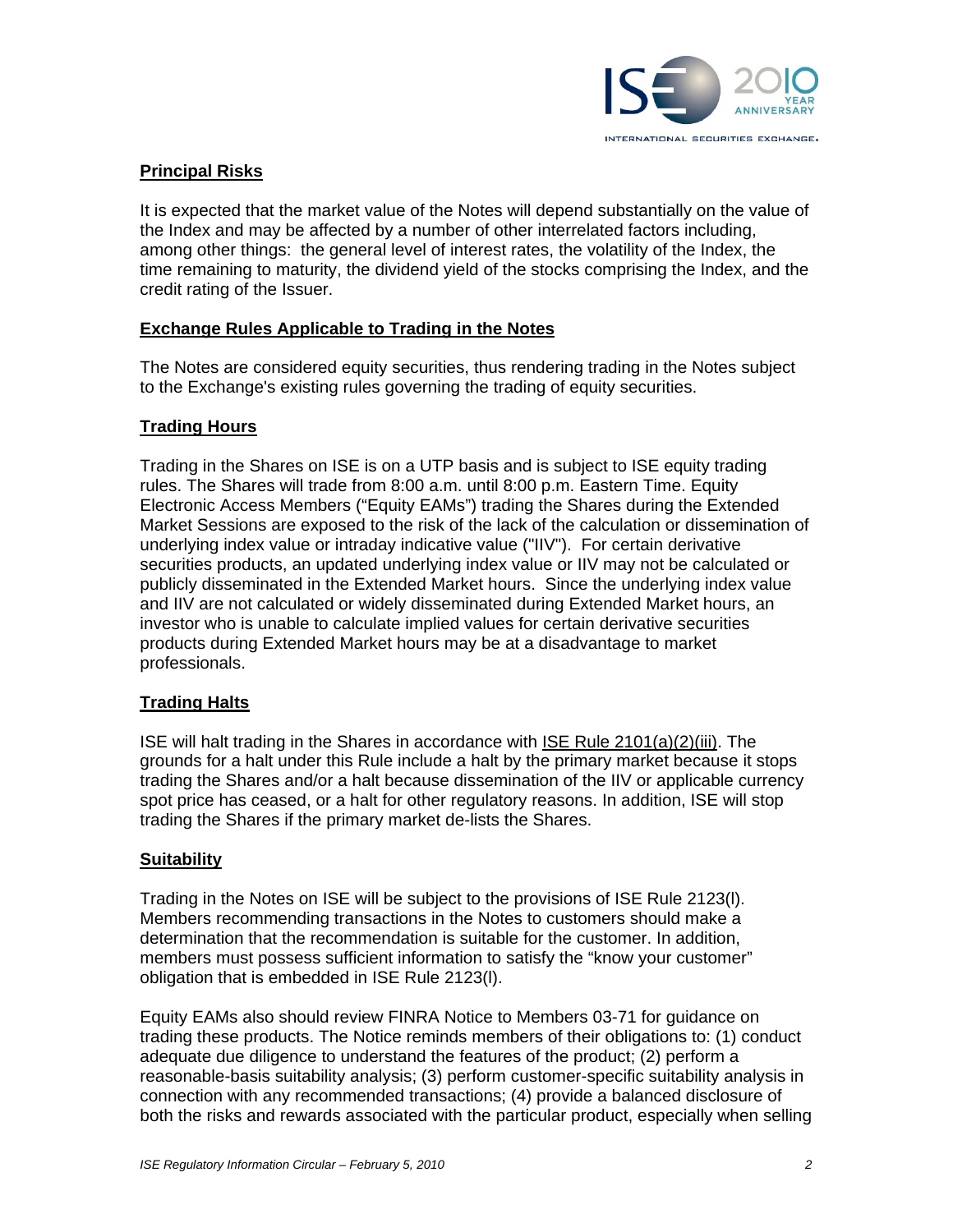

to retail investors; (5) implement appropriate internal controls; and (6) train registered persons regarding the features, risk and suitability of these products.

**This Regulatory Information Circular is not a statutory Prospectus. Equity EAMs should consult the Trust's Registration Statement, SAI, Prospectus and the Fund's website for relevant information.**